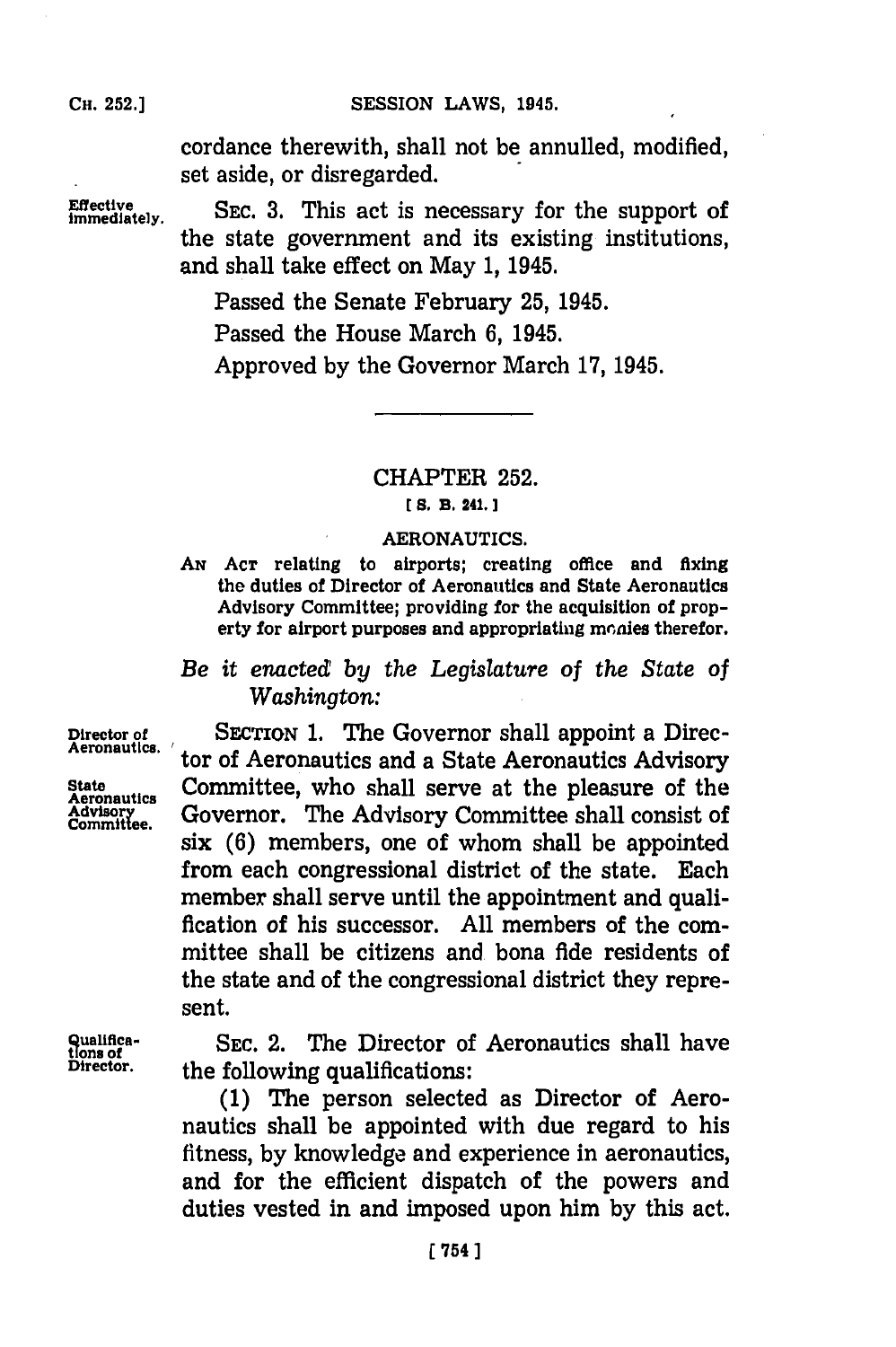(2) The Director of Aeronautics shall not be actively engaged or employed in any other business, vocation or employment nor shall he have any pecuniary interest in or any stock in or any bonds of any civil aeronautics enterprise.

SEC. 3. The Director shall have the following Powers and powers and duties: **Director.** 

**(1)** To establish a state airport system consistent with the Federal airport program.

(2) To contract with any person, municipality and other sub-division of the state, or the Federal Government, relative to the acquisition, construction, establishment and operation of airports and related facilities.

**(3)** To acquire property, real and personal, for airport use, **by** purchase or condemnation in the manner that similar property is acquired **by** the State Highway Department.

(4) To hold such property in the name of the state and generally manage, rent, lease and dispose of such property and to fix and collect charges for the use of airport facilities.

**(5)** To sue and be sued and to intervene in the name of the state in all legal actions affecting aeronautics.

**(6)** To establish standards and issue certificates of approval for airports and to revoke such certificates when the interests of public safety so require.

**(7)** To maintain offices in Olympia and such other places as may be necessary.

**(8)** To hire such assistants, technical and clerical employees, as may be required, together with supplies and equipment necessary to perform his duties.

**SEC.** 4. The actions of the Director of Aeronautics **Actions** shall be subject to review by the Superior Court review. in the manner providing for reviews of the orders of the Department of Labor and Industries.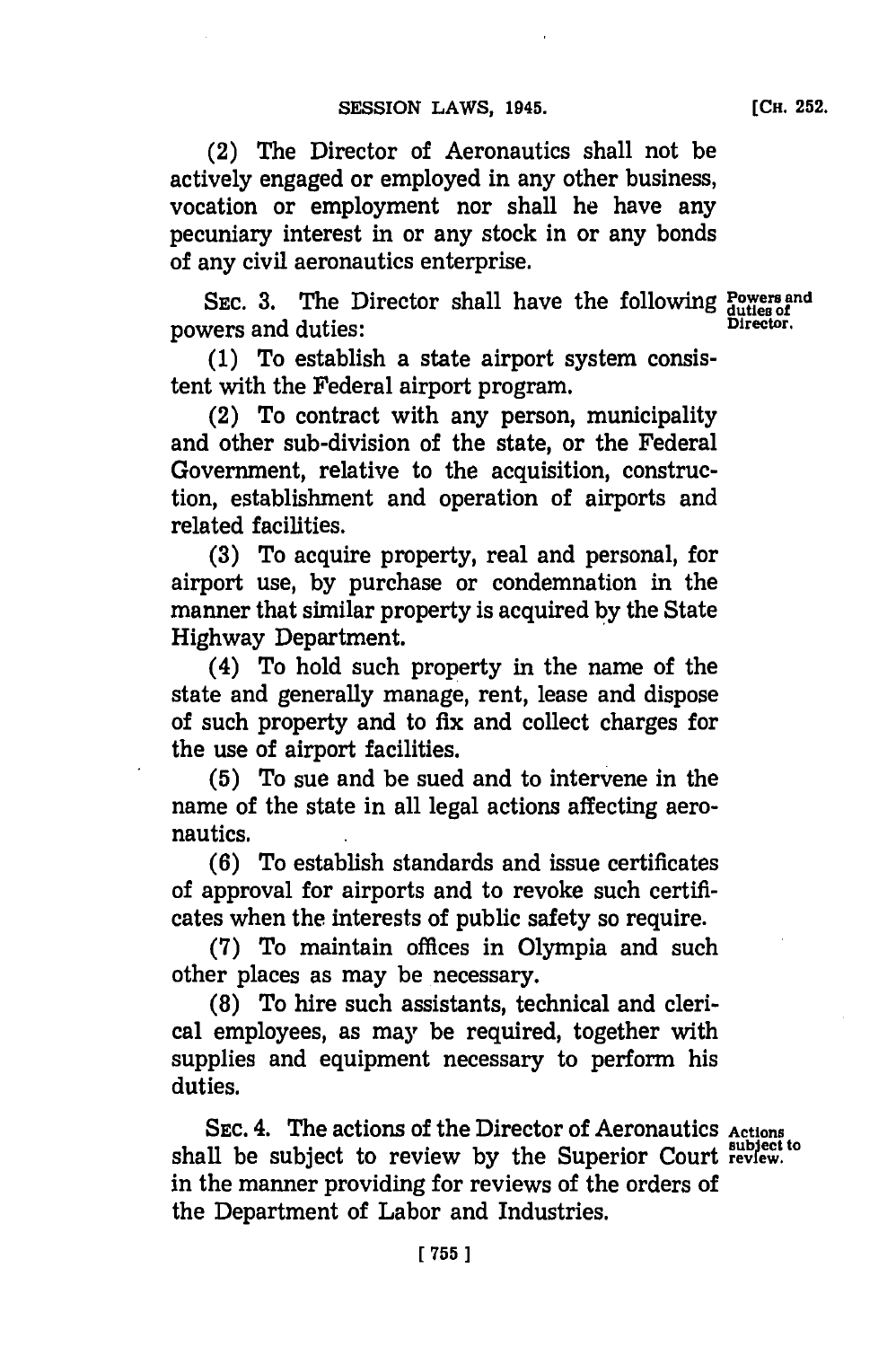#### **CH. 252.]**

SESSION LAWS, 1945.

**Prepare SEC. 5. The Director of Aeronautics and the plans and**  $\sum_{n=1}^{\infty}$  **SEC. 5. The Director of Aeronautics and the make report. State Aeronautics Advisory Committee shall pre-**State Aeronautics Advisory Committee shall prepare studies on matters relating to aeronautical development in this state and shall report to the Governor on or before the 31st of December, 1946, and annually thereafter, on the progress of such development. It shall study legislation relative to aeronautics and include legislative recommendations in such report.

**Penalty. SEC. 6.** It shall be unlawful for any person, firm or corporation to operate an airport without a certificate of approval. Any person, firm or corporation who commits any act in violation of this section, shall be guilty of a gross misdemeanor.

**Rules and** SEC. 7. The Director of Aeronautics together with the Advisory Committee shall be empowered to establish rules and regulations pertaining to aeronautics, consistent with established Federal rules and regulations.

**Salary.** SEC. **8.** The Director of Aeronautics shall be paid a salary of not to exceed seven thousand five hundred dollars **(\$7,500)** per year. The members of the Aeronautics Committee shall be reimbursed for necessary expenses incurred in the performance of their duties and sihall receive ten dollars **(\$10)** for each day devoted thereto.

**SEC. 9.** There is hereby appropriated from the Vetoed. General Fund of the state the sum of two hundred thousand dollars (\$200,000) for the purposes of this act.

Partial<br>myalidity. SEC. 10. If any provision of this act or the application thereof to any person or circumstance shall be held invalid, such invalidity shall not affect the provisions or application of this act which can be given effect without the invalid provisions or application, and to this end the provisions of this act are declared to be severable.